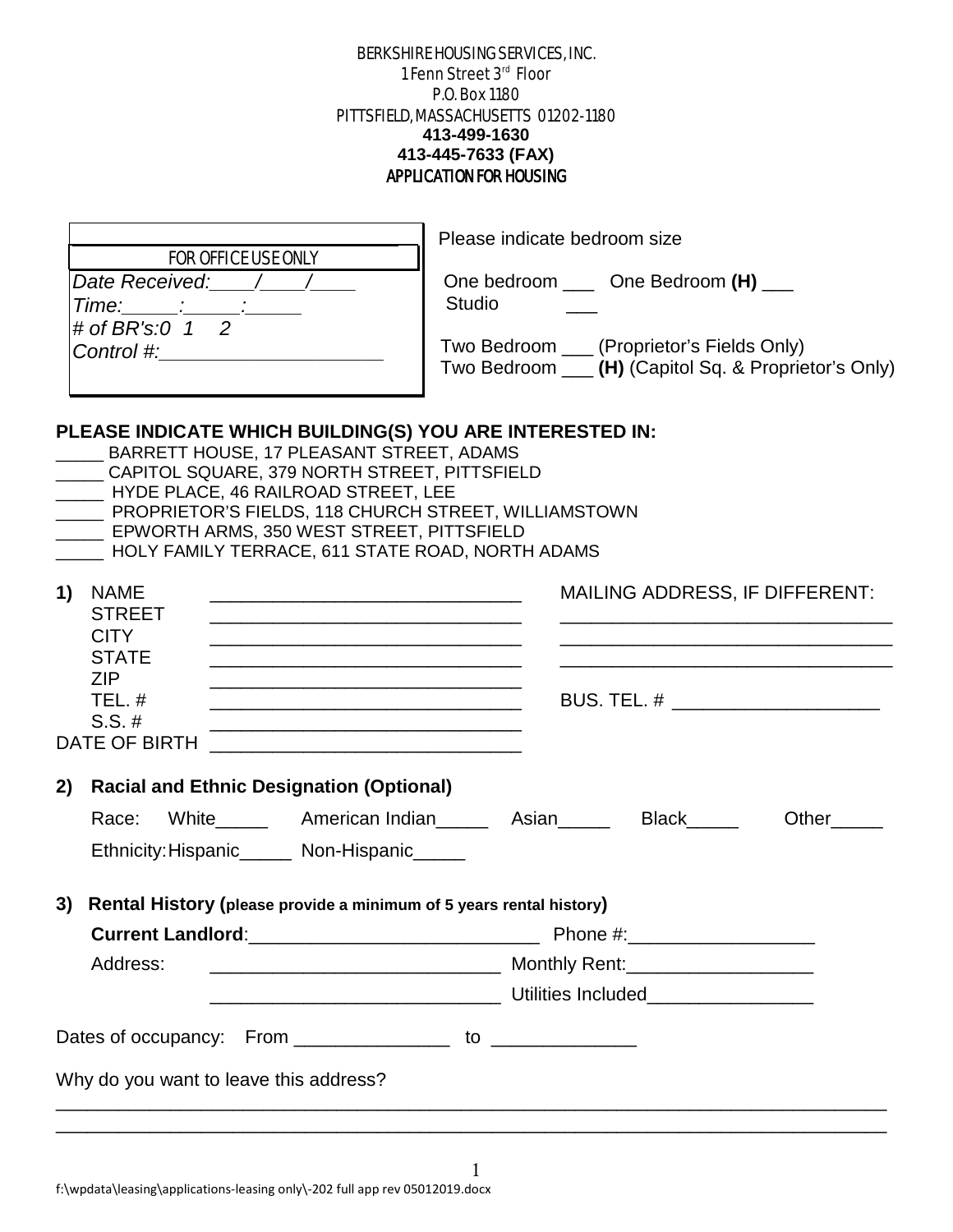| <b>Previous Address:</b>              |            |                                                                                                                      |            |               |
|---------------------------------------|------------|----------------------------------------------------------------------------------------------------------------------|------------|---------------|
| <b>Previous Landlord:</b><br>Address: |            | <u> 1989 - Johann John Stone, markin film yn y brening yn y brening yn y brening yn y brening y brening yn y bre</u> |            |               |
| Phone #:                              |            |                                                                                                                      |            |               |
| Why did you leave this address?       |            |                                                                                                                      |            |               |
| <b>Previous Address:</b>              |            | <u> 1989 - Johann Stein, marwolaethau a bhann an t-Amhainn an t-Amhainn an t-Amhainn an t-Amhainn an t-Amhainn a</u> |            |               |
| <b>Previous Landlord:</b><br>Address: |            |                                                                                                                      |            |               |
| Phone #:                              |            |                                                                                                                      |            |               |
|                                       |            |                                                                                                                      |            |               |
| Why did you leave this address?       |            |                                                                                                                      |            |               |
|                                       |            |                                                                                                                      |            |               |
| 4)                                    |            | Members of Household: Please list everyone to live in household.                                                     |            |               |
| <b>Name</b>                           | <u>SS#</u> | <b>Relation</b>                                                                                                      | <u>Sex</u> | Date of Birth |
|                                       |            |                                                                                                                      |            |               |
|                                       |            |                                                                                                                      |            |               |
| Is a change in household expected?    |            | Yes<br>No                                                                                                            |            |               |
| If yes, what type of change:          |            | <u> 1980 - Jan James James Jan James James James James James James James James James James James James James Jam</u> |            |               |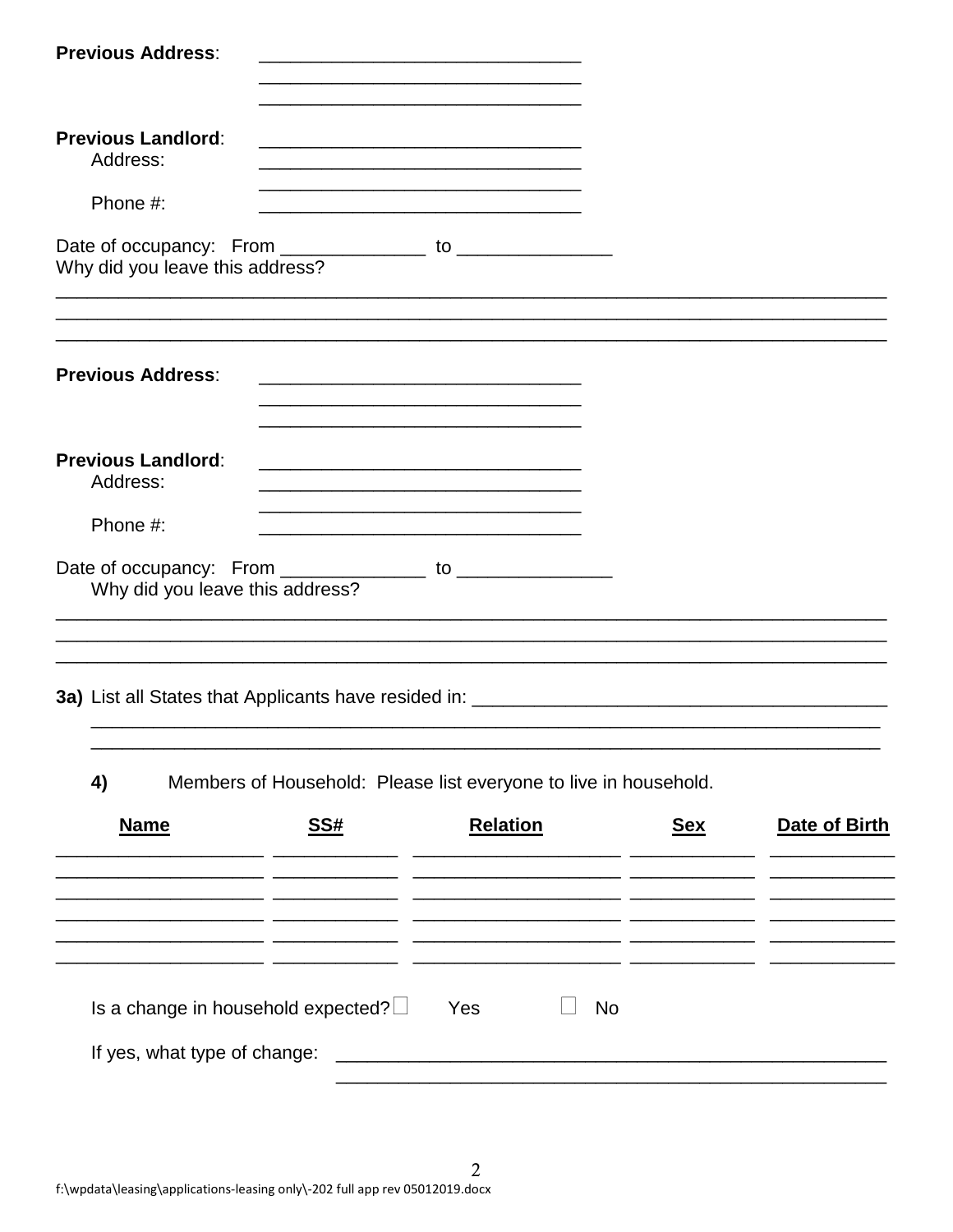**5) Income.** Please list all money to be earned or received in the next twelve months by each household member who is 18 years of age or older; including full time students, such as salaries, wages, social security / SSI, pension, TANF, public assistance, unemployment, disability benefits, child support, or alimony. **If you are collecting benefits under another social security number,**  please list the claim number here: **with all of the claim of the claim**  $\frac{1}{2}$ 

|    | <b>Name of Person</b><br><b>Receiving Income</b>               | <b>Type of</b><br><b>Income</b> | <b>Name/Address</b><br>of Employer if<br><b>Applicable</b>                                                                                                                                                                                                                                                                                                                                                       | Gross<br><b>Monthly Income</b>   |
|----|----------------------------------------------------------------|---------------------------------|------------------------------------------------------------------------------------------------------------------------------------------------------------------------------------------------------------------------------------------------------------------------------------------------------------------------------------------------------------------------------------------------------------------|----------------------------------|
| 6) | household: IF YOU HAVE NO ASSETS, COMPLETE PAGE 5.             |                                 | All assets of any family member must be reported. Please check any applicable to your                                                                                                                                                                                                                                                                                                                            |                                  |
|    | _____ Savings<br><b>Bonds</b>                                  |                                 | ______Checking _______CD's _______Stocks<br>Life Insurance                                                                                                                                                                                                                                                                                                                                                       |                                  |
|    |                                                                |                                 | Provide name of banks or any applicable companies and approximate value/amount of asset.<br>$\frac{1}{2}$                                                                                                                                                                                                                                                                                                        |                                  |
|    |                                                                |                                 | $\mathfrak{S}$                                                                                                                                                                                                                                                                                                                                                                                                   |                                  |
|    | two years? $\Box$ Yes<br><b>Type of Asset Date of Disposal</b> | $\Box$ No                       | Have you sold any property or disposed of any assets for less than fair market value in the last<br><b>Fair Market Value</b>                                                                                                                                                                                                                                                                                     | <b>Amount</b><br><b>Received</b> |
| 7) | need of this type of apartment.                                |                                 | In order to be considered for eligibility the applicant or spouse must be at least 62 years of age<br>unless you have a mobility impairment which requires a handicapped accessible apartment. If<br>you or your spouse are in need of a handicap accessible unit due to a mobility impairment please<br>check here: $\Box$ In addition, please list the name of your physician so we can verify that you are in |                                  |
|    |                                                                |                                 |                                                                                                                                                                                                                                                                                                                                                                                                                  |                                  |

Address: \_\_\_\_\_\_\_\_\_\_\_\_\_\_\_\_\_\_\_\_\_\_\_\_\_\_\_\_\_\_\_\_\_\_\_\_\_\_\_\_\_\_\_\_\_\_\_\_\_\_\_\_\_\_\_\_\_\_\_\_\_

**8) Personal reference (no relatives).**

| <b>NAME</b>      | <b>PHONE NUMBER</b>    |
|------------------|------------------------|
| <b>ADDRESS</b>   | <b>BUSINESS NUMBER</b> |
| CITY, STATE, ZIP |                        |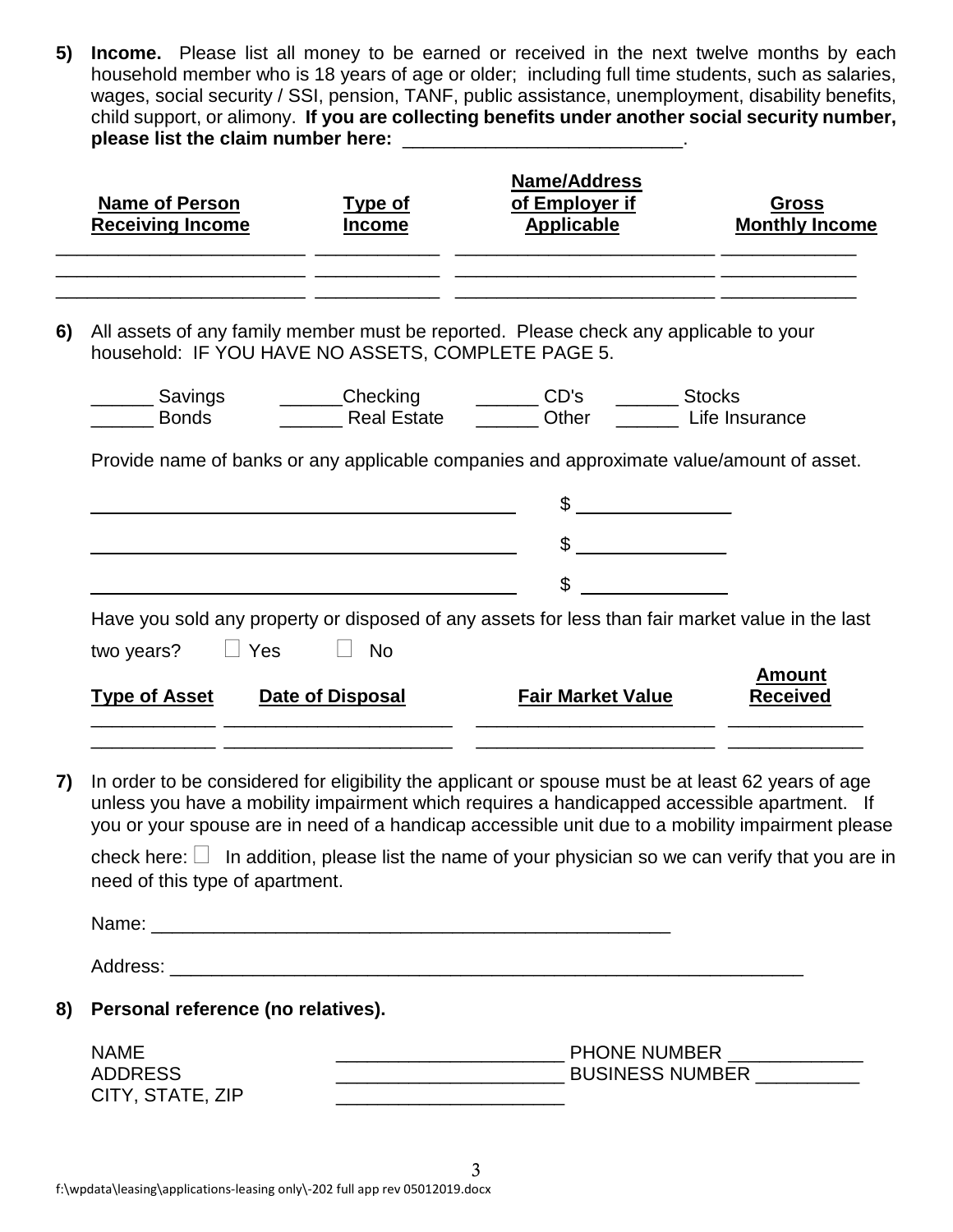| 9)  | <b>Expenses:</b> Do you pay for child care for any children under the age of 13, a care attendant or<br>any equipment for a handicapped household member, which enables you or another family                                                                                                                                                                                               |  |  |  |  |
|-----|---------------------------------------------------------------------------------------------------------------------------------------------------------------------------------------------------------------------------------------------------------------------------------------------------------------------------------------------------------------------------------------------|--|--|--|--|
|     | member to work or go to school?<br><b>Example Street Street Street</b><br><b>No</b>                                                                                                                                                                                                                                                                                                         |  |  |  |  |
|     | If yes, please fill in the type of expense and the amount you expect to spend on this care in the<br>next twelve months:                                                                                                                                                                                                                                                                    |  |  |  |  |
|     | Do you pay for any medical expenses that are not covered by insurance? This includes                                                                                                                                                                                                                                                                                                        |  |  |  |  |
|     | $\Box$ Yes<br>and a District No. ⊌<br>District No. ⊌<br>insurance premiums.                                                                                                                                                                                                                                                                                                                 |  |  |  |  |
|     | 10) Have you or any member of your household ever been a recipient of any state or federal housing<br>assistance program? *Applicants who were age 62 or older as of 1/31/2010 and who do not have a<br>SSN and were receiving HUD rental assistance at another location on 1/31/2010 could qualify the<br>applicant for the exemption from disclosing and providing verification of a SSN. |  |  |  |  |
|     | Yes<br><b>No</b>                                                                                                                                                                                                                                                                                                                                                                            |  |  |  |  |
|     |                                                                                                                                                                                                                                                                                                                                                                                             |  |  |  |  |
|     | Name of Housing Authority or Agency: Manual Manual Manual Manual Manual Manual Manual Manual Manual Manual                                                                                                                                                                                                                                                                                  |  |  |  |  |
|     |                                                                                                                                                                                                                                                                                                                                                                                             |  |  |  |  |
|     |                                                                                                                                                                                                                                                                                                                                                                                             |  |  |  |  |
|     |                                                                                                                                                                                                                                                                                                                                                                                             |  |  |  |  |
|     |                                                                                                                                                                                                                                                                                                                                                                                             |  |  |  |  |
|     | Did you leave us a tenant in good standing: $\Box$ Yes<br><b>No</b><br>$\Box$                                                                                                                                                                                                                                                                                                               |  |  |  |  |
|     |                                                                                                                                                                                                                                                                                                                                                                                             |  |  |  |  |
|     |                                                                                                                                                                                                                                                                                                                                                                                             |  |  |  |  |
|     | If you answered yes to question 10, has your assistance ever been terminated for fraud, non-payment<br>of rent or failure to cooperate with recertification procedures? $\Box$ Yes $\Box$ No                                                                                                                                                                                                |  |  |  |  |
|     |                                                                                                                                                                                                                                                                                                                                                                                             |  |  |  |  |
| 11) | Have you or any member of your household ever been arrested or convicted of a crime or<br>subject to a life time requirement to register as a sex offender?                                                                                                                                                                                                                                 |  |  |  |  |
|     | $\Box$ Yes $\Box$ No                                                                                                                                                                                                                                                                                                                                                                        |  |  |  |  |
| 12) |                                                                                                                                                                                                                                                                                                                                                                                             |  |  |  |  |
| 13) | Pets are allowed at these developments in accordance with Berkshire Housing Services, Inc.'s<br>Pet Policy. If you have or will have a pet please check box:                                                                                                                                                                                                                                |  |  |  |  |
|     | Please send me a copy of the Pet Policy.                                                                                                                                                                                                                                                                                                                                                    |  |  |  |  |
| 14) | Do you own a car? ___ Yes ____ No                                                                                                                                                                                                                                                                                                                                                           |  |  |  |  |
|     |                                                                                                                                                                                                                                                                                                                                                                                             |  |  |  |  |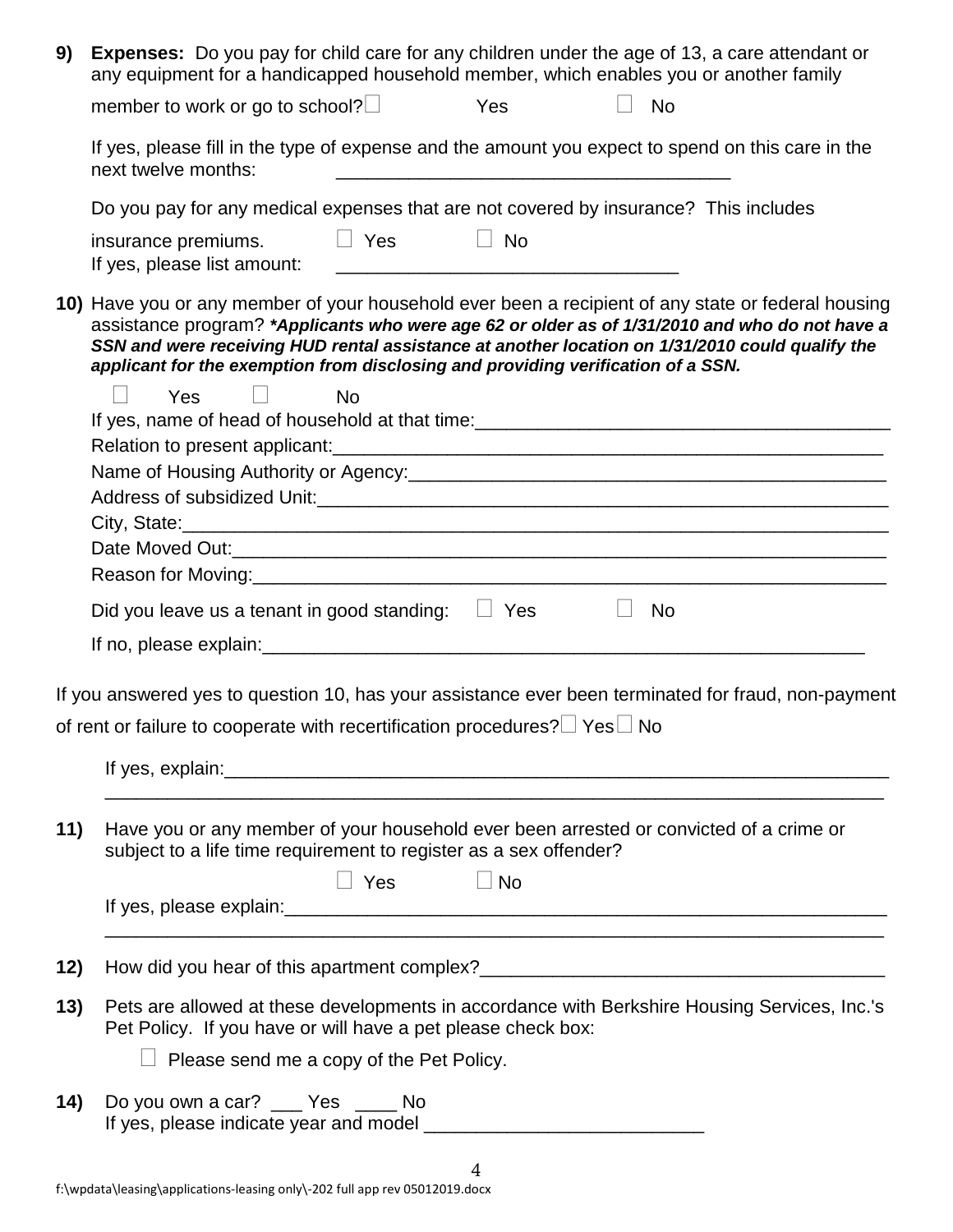Apartments are financed by the Massachusetts Housing Finance Agency and/or the U.S. Department of Housing and Urban Development and are rented without regard to race, color, religion, sex or national origin, handicap or familial status. Federal law prohibits the discrimination against individuals with handicaps. Upon request, reasonable accommodations will be made to rules, policies, practices and services making them accessible and permit assistive animals when they provide tenants with equal housing opportunities.

I understand that this application is not an offer of housing. I understand that it is my responsibility to notify Berkshire Housing in writing of any change of address, income or family composition. By signing this application I am giving permission for Berkshire Housing staff to verify any information in this application, perform a credit and criminal record check. Additional information will be provided if requested. I certify that the information I have given in this application is true and correct. I understand that any false statements or misrepresentation may result in the cancellation of this application. I understand that if I am contacted regarding these programs and I do not respond, my name will be removed from the waiting list.

APPLICANT'S SIGNATURE **Example 2018** DATE

\_\_\_\_\_\_\_\_\_\_\_\_\_\_\_\_\_\_\_\_\_\_\_\_\_\_\_\_\_\_\_\_\_\_\_\_\_\_\_\_\_\_\_\_\_\_\_\_\_\_ \_\_\_\_\_\_\_\_\_\_\_\_\_\_\_\_\_\_\_\_\_\_\_

## PERSON TO NOTIFY IN CASE OF AN EMERGENCY:

| Name             |  |
|------------------|--|
| Relationship     |  |
| Address          |  |
| City, State, Zip |  |
|                  |  |

# **NO ASSET CERTIFICATION**

## **PLEASE COMPLETE THIS ONLY IF YOU HAVE NO ASSETS. OTHERWISE PLEASE COMPLETE THE REQUIRED ASSET SECTION ON PAGE 3.**

This will certify that I have no assets of any kind. If I do acquire any assets such as savings, checking, stocks, bonds, real estate or any other assets I will notify Berkshire Housing Services, Inc. immediately.

SIGNATURE DATE DATE OF A SERVICE SERVICE OF A SERVICE OF A SERVICE OF A SERVICE OF A SERVICE OF A SERVICE OF A

\_\_\_\_\_\_\_\_\_\_\_\_\_\_\_\_\_\_\_\_\_\_\_\_\_\_\_\_\_\_\_\_\_\_\_\_\_\_\_\_\_\_\_\_\_\_\_\_\_\_\_\_\_\_ \_\_\_\_\_\_\_\_\_\_\_\_\_\_\_\_\_\_

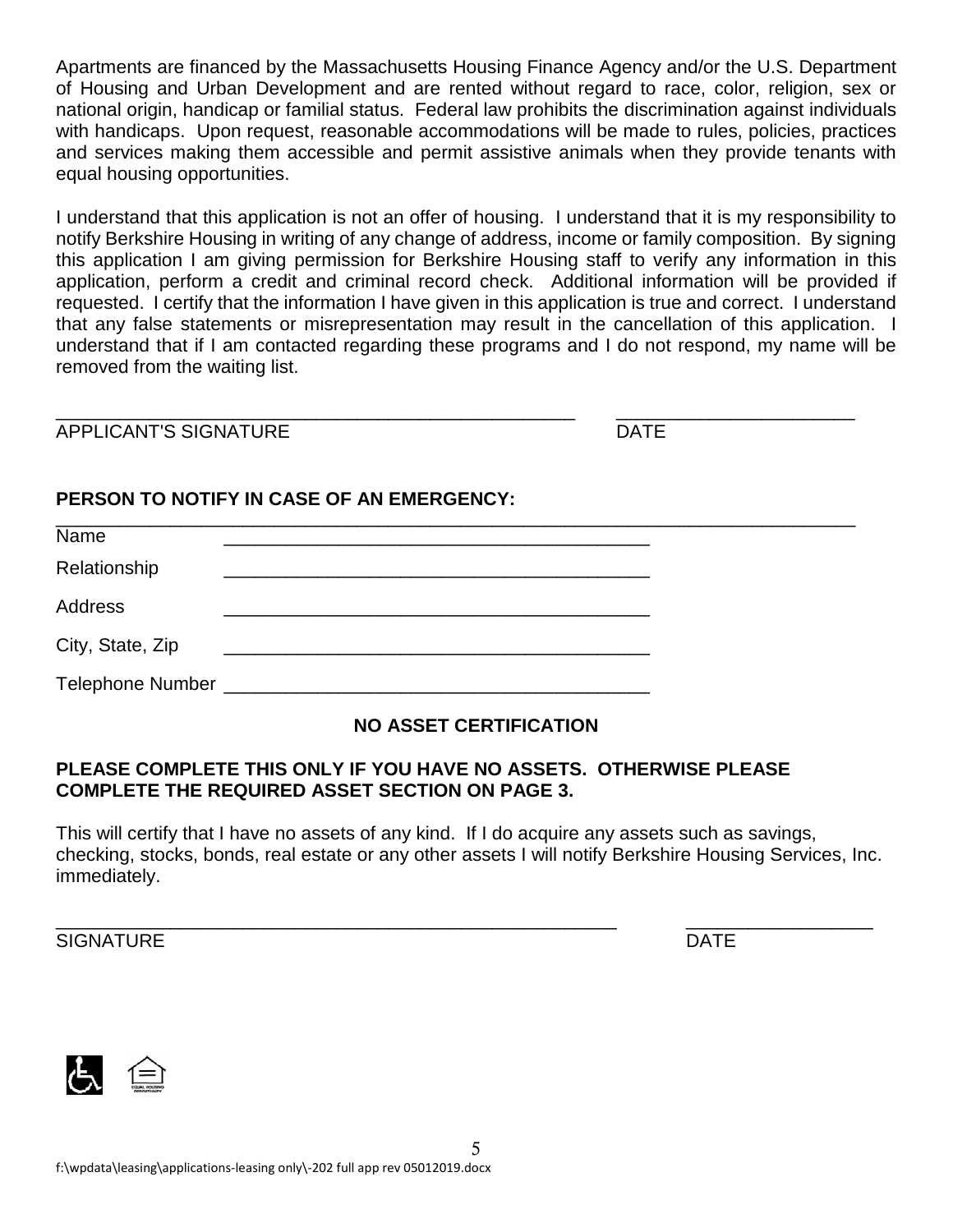# **APPLICATION FOR HOUSING**

Low-Income Housing Tax Credit Property

## **Please Print Clearly**

| This is an application for housing at:             | Project:<br>Capitol Square Apartments<br>Address:<br>379 North St<br>Pittsfield MA 01201                                                  |
|----------------------------------------------------|-------------------------------------------------------------------------------------------------------------------------------------------|
| Please complete this application and<br>return to: | Name:<br>Berkshire Housing Services, Inc.<br>Address:<br>One Fenn St, 3 <sup>rd</sup> Floor<br>P.O. Box 1180<br>Pittsfield, MA 01202-1180 |

Applications are placed in order of date and time received. An applicant may be interviewed only after the receipt of this tenant application.

## A. GENERAL INFORMATION

| Applicant Name(s):                                                                    |                      |                |                      |                                       |
|---------------------------------------------------------------------------------------|----------------------|----------------|----------------------|---------------------------------------|
| Address:<br>Street                                                                    | ApL#                 | City           | State                | ZIP                                   |
|                                                                                       |                      |                |                      |                                       |
| Daytime Phone:                                                                        |                      | Evening Phone: |                      |                                       |
| No. of BR's in                                                                        |                      |                |                      | $\Box$ RENT or $\Box$ OWN (check one) |
| current unit:                                                                         |                      | Do you         |                      |                                       |
| Amount of current monthly rental or mortgage payment:                                 |                      | $\mathcal{S}$  |                      |                                       |
|                                                                                       |                      |                |                      |                                       |
| If owned, do you receive monthly rental income from property?                         |                      |                | $\Box$ Yes           | $\Box$ No (check one)                 |
| Check utilities paid by you:                                                          | $H$ eat              | Electricity    | <b>Gas</b>           | $\vert$ Other (specify)               |
| Approximate monthly cost of utilities paid by you (excluding phone and cable TV): $$$ |                      |                |                      |                                       |
| Bedroom size requested:                                                               | One Bedroom          |                | Two Bedroom          |                                       |
|                                                                                       | One Bedroom Handicap |                | Two Bedroom Handicap |                                       |

Application © SPECTRUM ENTERPRISES 2012 Page 1 of 8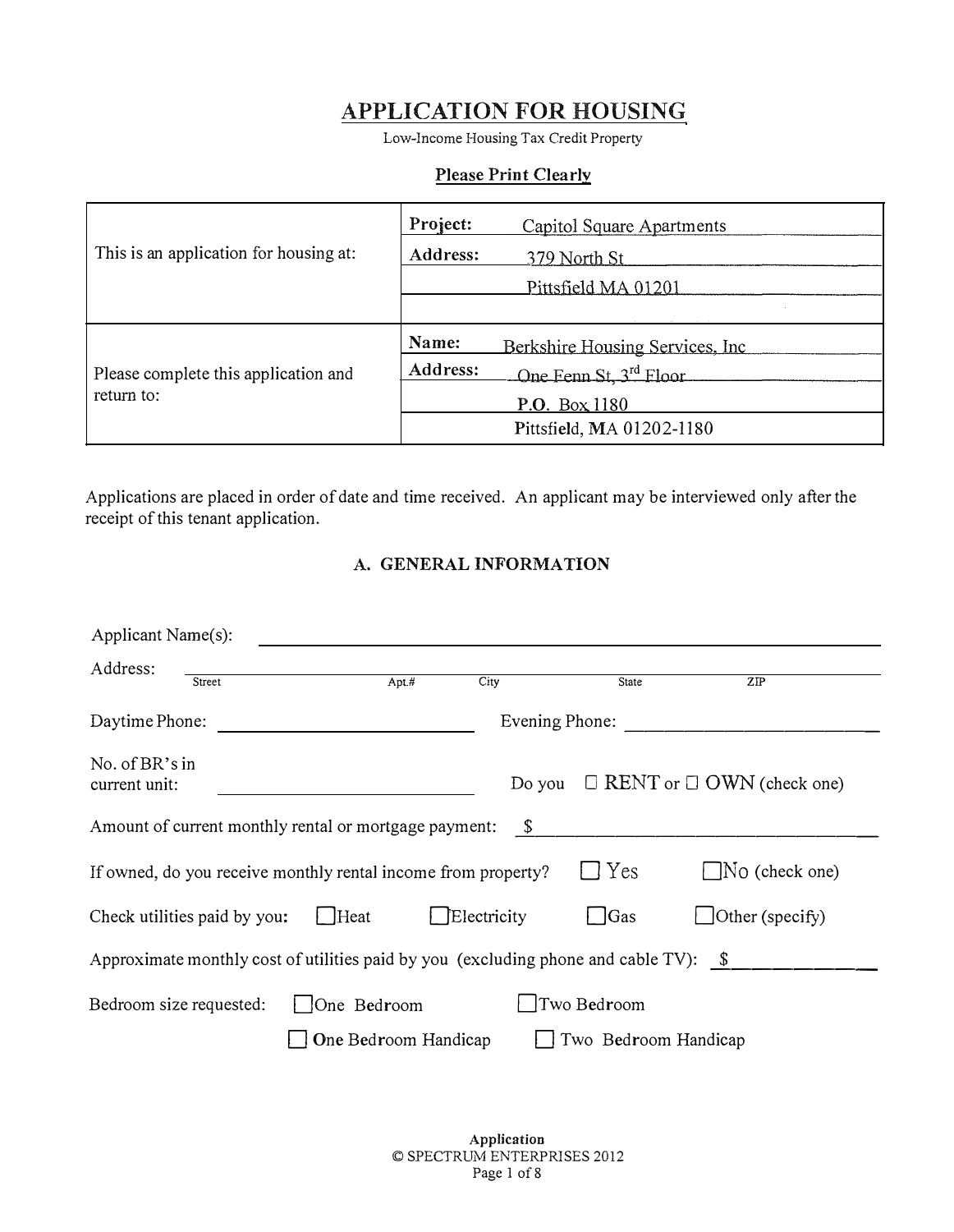|        | Name                                                                               | Relationship<br>to head | <b>Birth</b><br>Date | Age<br>(optional) | SS#<br>(last 4 digits) | Student<br>YN              |
|--------|------------------------------------------------------------------------------------|-------------------------|----------------------|-------------------|------------------------|----------------------------|
| Head   |                                                                                    |                         |                      |                   |                        |                            |
| $Co-T$ |                                                                                    |                         |                      |                   |                        |                            |
| 3.     |                                                                                    |                         |                      |                   |                        |                            |
| 4.     |                                                                                    |                         |                      |                   |                        |                            |
| 5.     |                                                                                    |                         |                      |                   |                        |                            |
| 6.     |                                                                                    |                         |                      |                   |                        |                            |
| 7.     |                                                                                    |                         |                      |                   |                        |                            |
| 8.     |                                                                                    |                         |                      |                   |                        |                            |
|        | Have there been any changes in household composition in the last twelve months?    |                         |                      |                   |                        | ]No<br><b>Yes</b>          |
|        | If yes, explain:                                                                   |                         |                      |                   |                        |                            |
|        | Do you anticipate any changes in household composition in the next twelve months?  |                         |                      |                   |                        | Wo.<br>Yes                 |
|        | If yes, explain:                                                                   |                         |                      |                   |                        |                            |
|        | Is there someone not listed above who would normally be living with the household? |                         |                      |                   |                        | $\neg$ Yes<br>$\square$ No |
|        | If yes, explain:                                                                   |                         |                      |                   |                        |                            |

Will all of the persons in the household be or have been full-time students during five calendar months of this year or plan to be in the next calendar year at an educational institution (other than a correspondence school) with regular faculty and students?  $\Box$ Yes  $\Box$ No

## IF YES, ANSWER THE FOLLOWING QUESTIONS:

| Are any full-time student(s) married and filing a joint tax return?                                                                                             | Yes              | No        |
|-----------------------------------------------------------------------------------------------------------------------------------------------------------------|------------------|-----------|
| Are any student(s) enrolled in a job-training program receiving assistance under the<br>Job Training Partnership Act?                                           | $\bigcap$ Yes    | lΝo       |
| Are any full-time student(s) a TANF or a title IV recipient?                                                                                                    | Yes              | <b>No</b> |
| Are any full-time student(s) a single parent living with his/her child(ren) who is not                                                                          |                  |           |
| a Dependant on another's tax return and whose children are not dependents of<br>anyone other than a parent?                                                     | T <sub>Yes</sub> | . INo     |
| Is any student a person who was previously under the care and placement of a foster<br>care program (under Part B or E of Title IV of the Social Security Act)? | $\gamma$ res     | No        |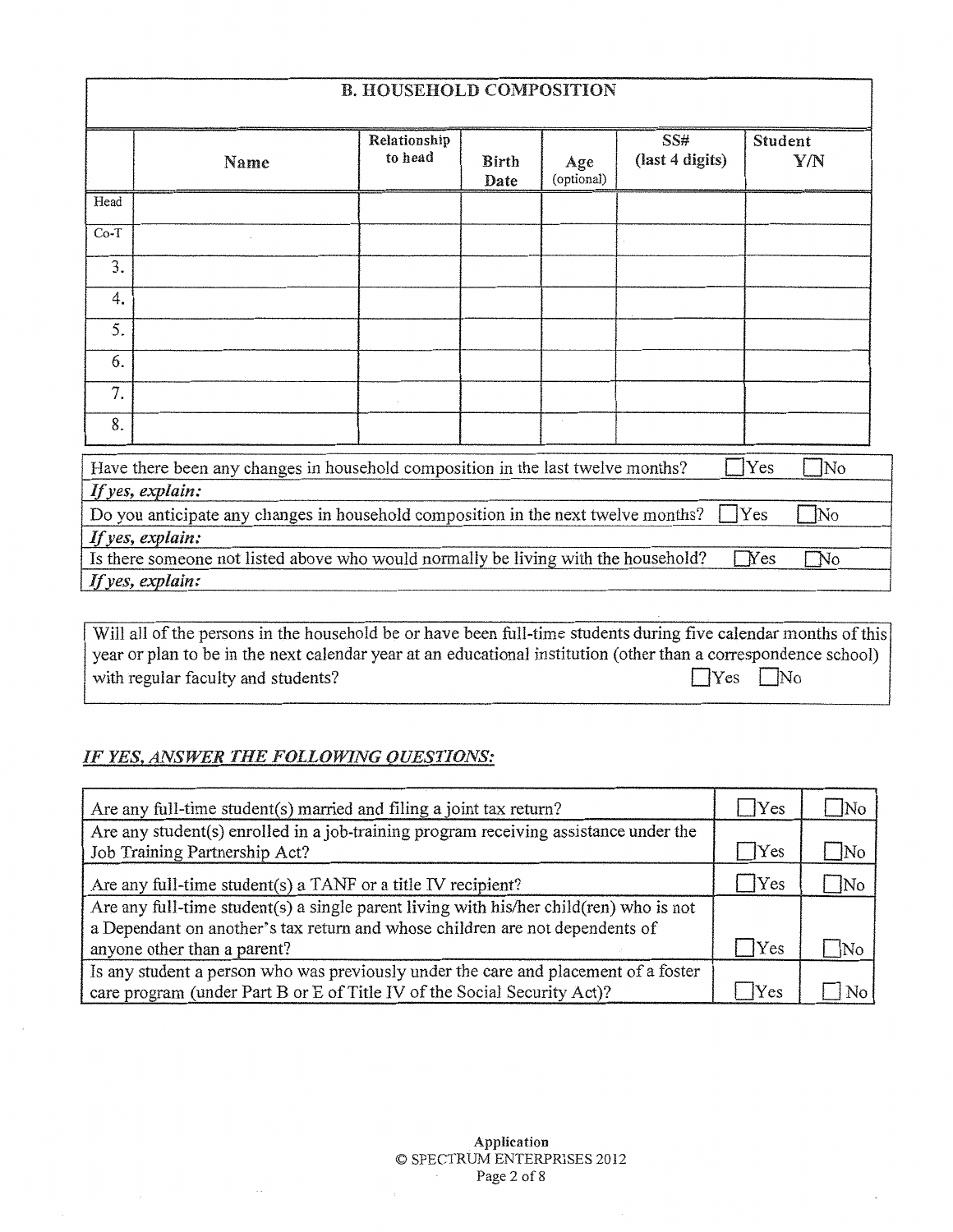| C. INCOME<br>List ALL sources of income as requested below. If a section doesn't apply, cross out or write NA. |                                                     |                                |  |
|----------------------------------------------------------------------------------------------------------------|-----------------------------------------------------|--------------------------------|--|
| <b>Household Member Name</b>                                                                                   | Source of Income                                    | <b>Gross Monthly</b><br>Amount |  |
|                                                                                                                | Social Security                                     | \$                             |  |
|                                                                                                                | Social Security                                     | \$                             |  |
|                                                                                                                | Social Security                                     | \$                             |  |
|                                                                                                                |                                                     | \$                             |  |
|                                                                                                                | SSI Benefits                                        | \$                             |  |
|                                                                                                                | SSI Benefits                                        | \$                             |  |
|                                                                                                                | SSI Benefits                                        | \$                             |  |
|                                                                                                                |                                                     |                                |  |
|                                                                                                                | Pension (list source)                               | \$                             |  |
|                                                                                                                | Pension (list source)                               | \$                             |  |
|                                                                                                                |                                                     |                                |  |
|                                                                                                                | Veteran's Benefits (list claim #)                   | \$                             |  |
|                                                                                                                | Veteran's Benefits (list claim #)                   | \$                             |  |
|                                                                                                                |                                                     |                                |  |
|                                                                                                                | Unemployment Compensation                           | \$                             |  |
|                                                                                                                | Unemployment Compensation                           | \$                             |  |
|                                                                                                                |                                                     |                                |  |
|                                                                                                                | Public Assistance (Title IV/TANF etc.)              | \$                             |  |
|                                                                                                                |                                                     |                                |  |
|                                                                                                                | Contributions to the Household (monetary or not)    | \$                             |  |
|                                                                                                                |                                                     |                                |  |
|                                                                                                                | Full-Time Student Income (18 & Over Only)           | \$                             |  |
|                                                                                                                | Financial Aid (excluding loans)                     | \$                             |  |
|                                                                                                                |                                                     |                                |  |
|                                                                                                                | Annuities (list sources)                            | \$                             |  |
|                                                                                                                |                                                     | \$                             |  |
|                                                                                                                |                                                     |                                |  |
|                                                                                                                | Long Term Medical Care Insurance Payments in excess |                                |  |
|                                                                                                                | of \$180/day                                        | \$                             |  |
|                                                                                                                |                                                     |                                |  |
|                                                                                                                | Scheduled Payments from Investments                 | \$                             |  |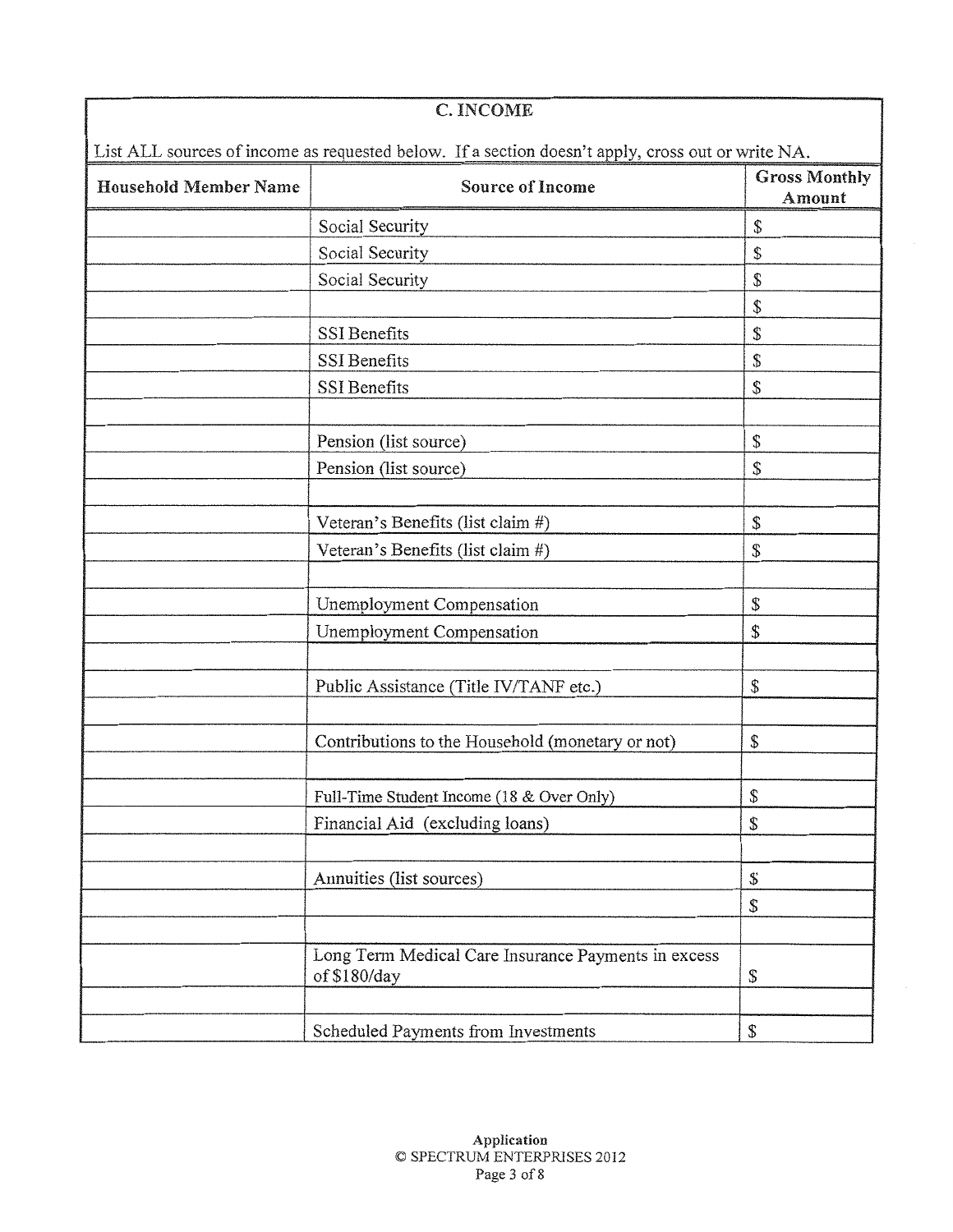| <b>Household Member Name</b>                                                  | <b>Source of Income</b>                                                                        | Monthly<br>Amount                     |  |
|-------------------------------------------------------------------------------|------------------------------------------------------------------------------------------------|---------------------------------------|--|
|                                                                               | <b>Employment amount</b>                                                                       | \$                                    |  |
|                                                                               | Employer:                                                                                      |                                       |  |
|                                                                               | Position Held                                                                                  |                                       |  |
|                                                                               | How long employed:                                                                             |                                       |  |
|                                                                               |                                                                                                |                                       |  |
|                                                                               | <b>Employment amount</b>                                                                       | \$                                    |  |
|                                                                               | Employer:<br>Position Held                                                                     |                                       |  |
|                                                                               | How long employed:                                                                             |                                       |  |
|                                                                               |                                                                                                |                                       |  |
|                                                                               | Employment amount                                                                              | \$                                    |  |
|                                                                               | Employer:                                                                                      |                                       |  |
|                                                                               | Position Held                                                                                  |                                       |  |
|                                                                               | How long employed:                                                                             |                                       |  |
|                                                                               |                                                                                                |                                       |  |
|                                                                               | <b>Employment amount</b>                                                                       | \$                                    |  |
|                                                                               | Employer:                                                                                      |                                       |  |
|                                                                               | Position Held                                                                                  |                                       |  |
|                                                                               | How long employed:                                                                             |                                       |  |
|                                                                               | Alimony                                                                                        |                                       |  |
|                                                                               | Are you legally entitled to receive alimony?                                                   | Yes<br>No                             |  |
|                                                                               | If yes, list the amount you are entitled to receive.                                           | \$                                    |  |
|                                                                               | Do you receive alimony?                                                                        | Yes <br>$\mathbb{N}^{\circ}$          |  |
|                                                                               | If yes list amount you receive.                                                                | \$                                    |  |
|                                                                               | <b>Child Support</b>                                                                           |                                       |  |
|                                                                               | Are you legally entitled to receive child support?                                             | Yes<br>$\overline{\text{No}}$         |  |
| If yes list the amount you are <i>entitled</i> to receive.                    |                                                                                                | \$                                    |  |
|                                                                               | Do you receive child support?                                                                  | Yes]<br>No                            |  |
|                                                                               | If yes, list the amount you receive.                                                           | \$                                    |  |
|                                                                               | Other Income                                                                                   | \$                                    |  |
|                                                                               | <b>Other Income</b>                                                                            | \$                                    |  |
|                                                                               | <b>Other Income</b>                                                                            | \$                                    |  |
|                                                                               |                                                                                                |                                       |  |
| TOTAL GROSS ANNUAL INCOME (Based on the monthly amounts listed above x 12)    |                                                                                                | \$                                    |  |
| TOTAL GROSS ANNUAL INCOME FROM PREVIOUS YEAR                                  |                                                                                                | \$                                    |  |
| Do you anticipate any changes in this income in the next 12 months?           |                                                                                                | $\gamma$<br>$\mathbb{N}^{\mathsf{o}}$ |  |
| Is any member of the household legally entitled to receive income assistance? |                                                                                                | $Y$ es<br>$\mathbb{N}^{\text{o}}$     |  |
|                                                                               | Is any member of the household likely to receive income or assistance <i>(monetary or not)</i> |                                       |  |
| from someone who is not a member of the household as listed on Page 2 etc)?   | Yes<br>$\mathbb{N}^{\text{o}}$                                                                 |                                       |  |
| If yes to any of the above, explain:                                          |                                                                                                |                                       |  |
|                                                                               |                                                                                                |                                       |  |
|                                                                               |                                                                                                |                                       |  |
| Is the income received?                                                       |                                                                                                | $\gamma$<br>No                        |  |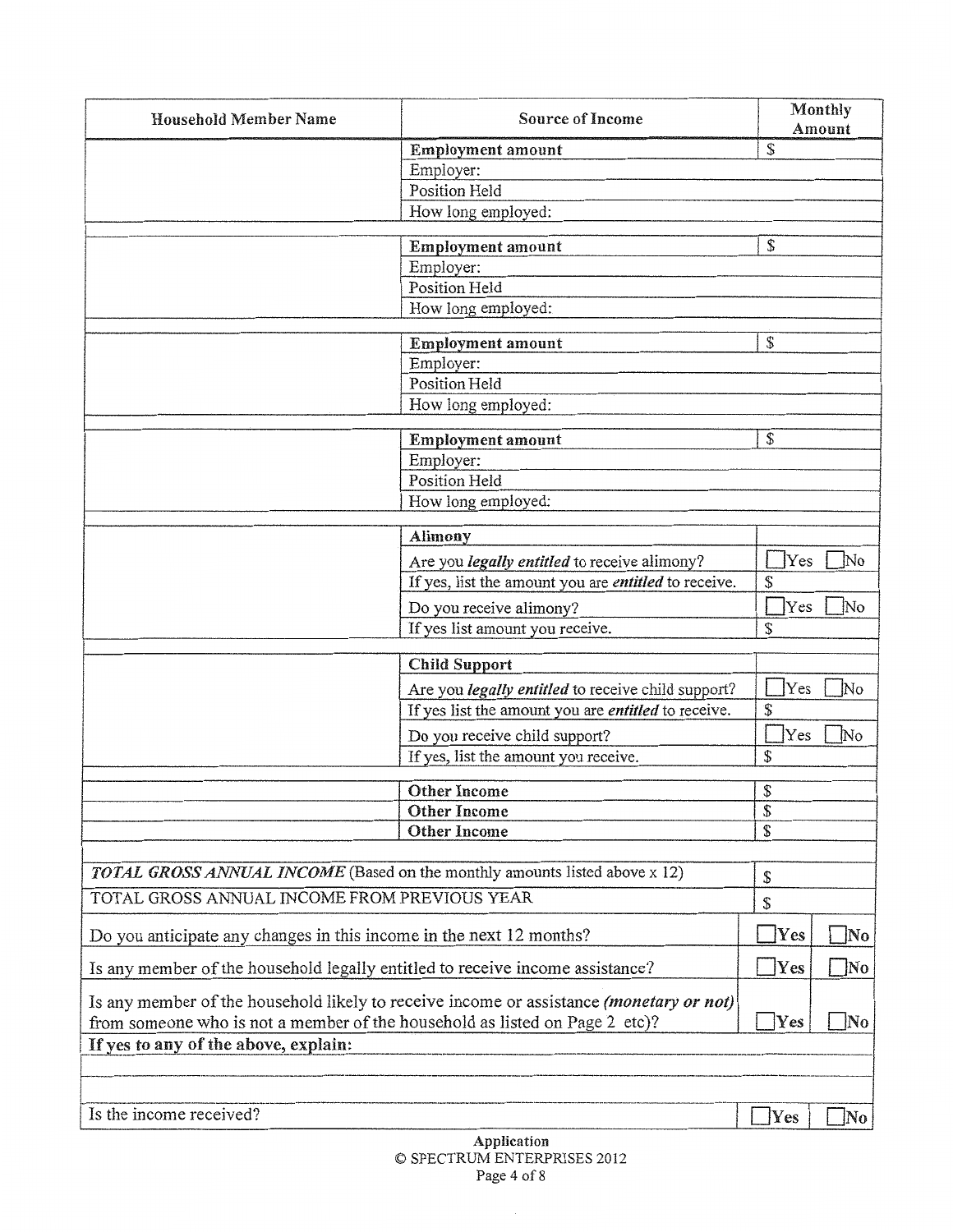| D. ASSETS<br>If your assets are too numerous to list here, please request an additional form.<br>If a section doesn't apply, cross out or write NA. |       |      |          |               |                         |                          |            |  |
|-----------------------------------------------------------------------------------------------------------------------------------------------------|-------|------|----------|---------------|-------------------------|--------------------------|------------|--|
| $\#$<br>Checking Accounts                                                                                                                           |       |      |          | Bank          |                         |                          | Balance \$ |  |
|                                                                                                                                                     |       | #    |          | Bank          |                         | Balance \$               |            |  |
|                                                                                                                                                     |       | #    |          | Bank          |                         | Balance \$               |            |  |
|                                                                                                                                                     |       |      |          |               |                         |                          |            |  |
| Savings Accounts                                                                                                                                    |       | $\#$ |          | Bank          |                         |                          | Balance \$ |  |
|                                                                                                                                                     |       | $\#$ |          | Bank          |                         |                          | Balance \$ |  |
|                                                                                                                                                     |       | $\#$ |          | Bank          |                         |                          | Balance \$ |  |
|                                                                                                                                                     |       |      |          |               |                         |                          |            |  |
| <b>Trust Account</b>                                                                                                                                |       | $\#$ |          | Bank          |                         |                          | Balance \$ |  |
|                                                                                                                                                     |       |      |          |               |                         |                          |            |  |
| Certificates of                                                                                                                                     |       | #    |          | Bank          |                         |                          | Balance \$ |  |
| Deposit                                                                                                                                             |       | #    |          | Bank          |                         |                          | Balance \$ |  |
|                                                                                                                                                     |       | #    |          | Bank          |                         |                          | Balance \$ |  |
|                                                                                                                                                     |       | #    |          | Bank          |                         |                          | Balance \$ |  |
|                                                                                                                                                     |       | #    |          | Bank          |                         |                          |            |  |
| Money Market<br>Accounts                                                                                                                            |       | #    |          |               |                         | Balance \$<br>Balance \$ |            |  |
|                                                                                                                                                     |       |      |          | Bank          |                         |                          |            |  |
|                                                                                                                                                     |       | $\#$ |          | Maturity Date |                         | Value \$                 |            |  |
| Savings Bonds                                                                                                                                       |       | $\#$ |          | Maturity Date |                         | Value \$                 |            |  |
|                                                                                                                                                     |       | #    |          | Maturity Date |                         | Value \$                 |            |  |
|                                                                                                                                                     |       |      |          |               |                         |                          |            |  |
| Life Insurance Policy $\#$                                                                                                                          |       |      |          |               | Cash Value \$           |                          |            |  |
| Life Insurance Policy $\#$                                                                                                                          |       |      |          |               | Cash Value \$           |                          |            |  |
|                                                                                                                                                     |       |      |          |               |                         |                          |            |  |
| Mutual Funds Name:                                                                                                                                  |       |      | #Shares: |               | Interest or Dividend \$ |                          | Value \$   |  |
|                                                                                                                                                     | Name: |      | #Shares: |               | Interest or Dividend \$ |                          | Value \$   |  |
|                                                                                                                                                     | Name: |      | #Shares: |               | Interest or Dividend \$ |                          | Value \$   |  |
|                                                                                                                                                     | Name: |      | #Shares: |               | Dividend Paid \$        |                          | Value \$   |  |
| <b>Stocks</b>                                                                                                                                       | Name: |      | #Shares: |               | Dividend Paid \$        |                          | Value \$   |  |
|                                                                                                                                                     | Name: |      | #Shares: |               | Dividend Paid \$        |                          | Value \$   |  |
|                                                                                                                                                     |       |      |          |               |                         |                          |            |  |
| Bonds                                                                                                                                               | Name: |      | #Shares: |               | Interest or Dividend \$ |                          | Value \$   |  |
|                                                                                                                                                     | Name: |      | #Shares: |               | Interest or Dividend \$ |                          | Value \$   |  |
| Appraised<br>Investment<br>Value \$<br>Property                                                                                                     |       |      |          |               |                         |                          |            |  |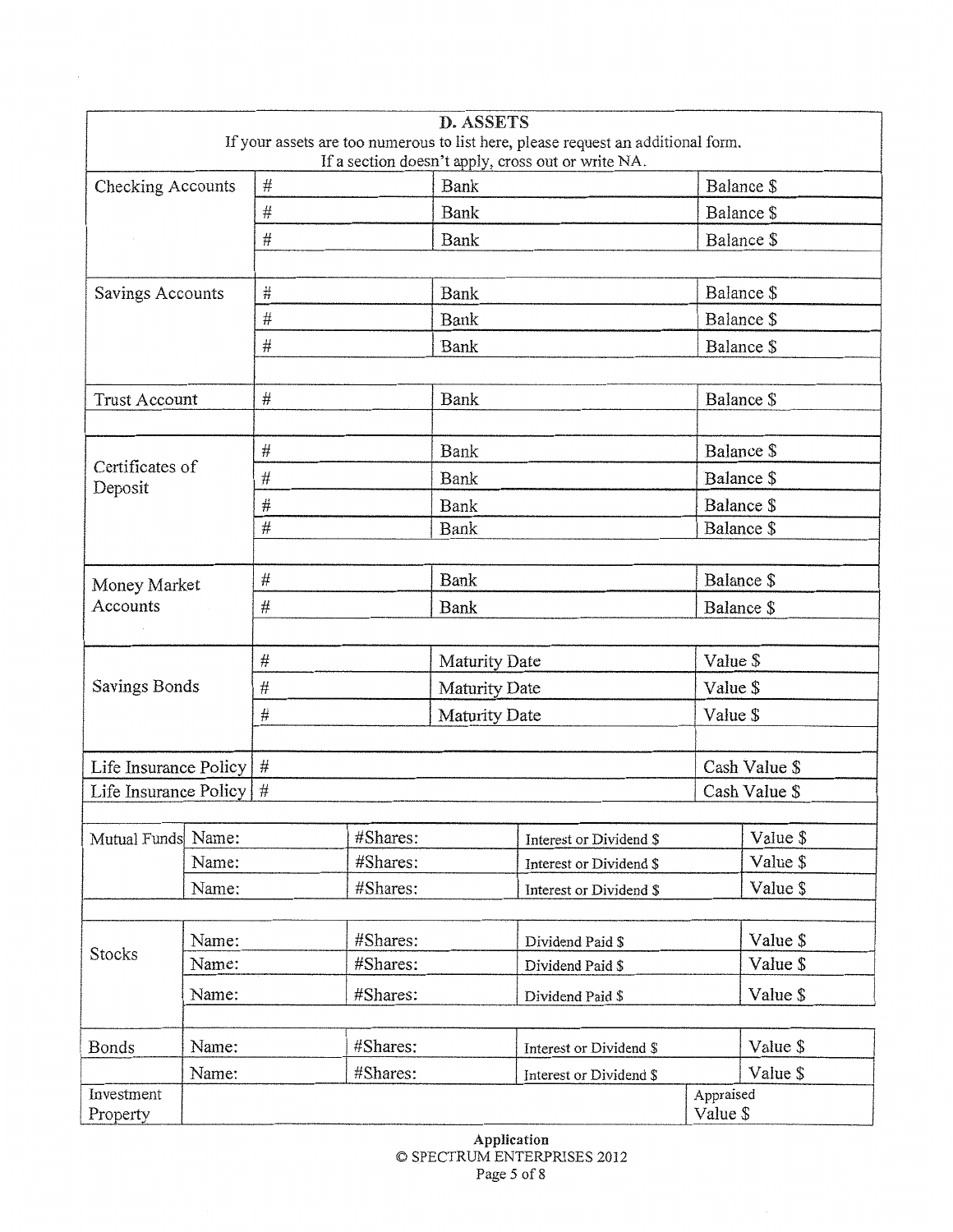| Real Estate Property: Do you own any property? | Yes |  |
|------------------------------------------------|-----|--|
| If yes, Type of property                       |     |  |
| Location of property                           |     |  |
| Appraised Market Value                         |     |  |
| Mortgage or outstanding loans balance due      |     |  |
| Amount of annual insurance premium             |     |  |
| Amount of most recent tax bill                 | S   |  |

| Does any member of the household have an asset(s) owned jointly with a person who is<br>NOT a member of the household as listed on Page 2? | Yes |  |
|--------------------------------------------------------------------------------------------------------------------------------------------|-----|--|
| If yes, describe:                                                                                                                          |     |  |
|                                                                                                                                            |     |  |
|                                                                                                                                            |     |  |
| Do they have access to the asset(s)?                                                                                                       | Yec |  |

 $\sim$ 

| Have you sold/disposed of any property in the last 2 years? | Yes |  |
|-------------------------------------------------------------|-----|--|
| If yes, Type of property:                                   |     |  |
| Market value when sold/disposed                             |     |  |
| Amount sold/disposed for                                    |     |  |
| Date of transaction:                                        |     |  |

| Have you disposed of any other assets in the last 2 years (Example: Given away money to relatives, set up<br>Irrevocable Trust Accounts)? |  |  |  |
|-------------------------------------------------------------------------------------------------------------------------------------------|--|--|--|
|                                                                                                                                           |  |  |  |
| If yes, describe the asset:                                                                                                               |  |  |  |
| Date of disposition:                                                                                                                      |  |  |  |
| Amount disposed                                                                                                                           |  |  |  |

|                              | Do you have any other assets not listed above (excluding personal property)? | Yes | <b>INc</b> |
|------------------------------|------------------------------------------------------------------------------|-----|------------|
| If yes, please list: $\vert$ |                                                                              |     |            |
|                              |                                                                              |     |            |

| E. ADDITIONAL INFORMATION                                                  |            |  |
|----------------------------------------------------------------------------|------------|--|
| Are you or any member of your family currently using an illegal substance? | <b>Yes</b> |  |
| Have you or any member of your family ever been convicted of a felony?     | 'Yes       |  |
| If yes, describe:                                                          |            |  |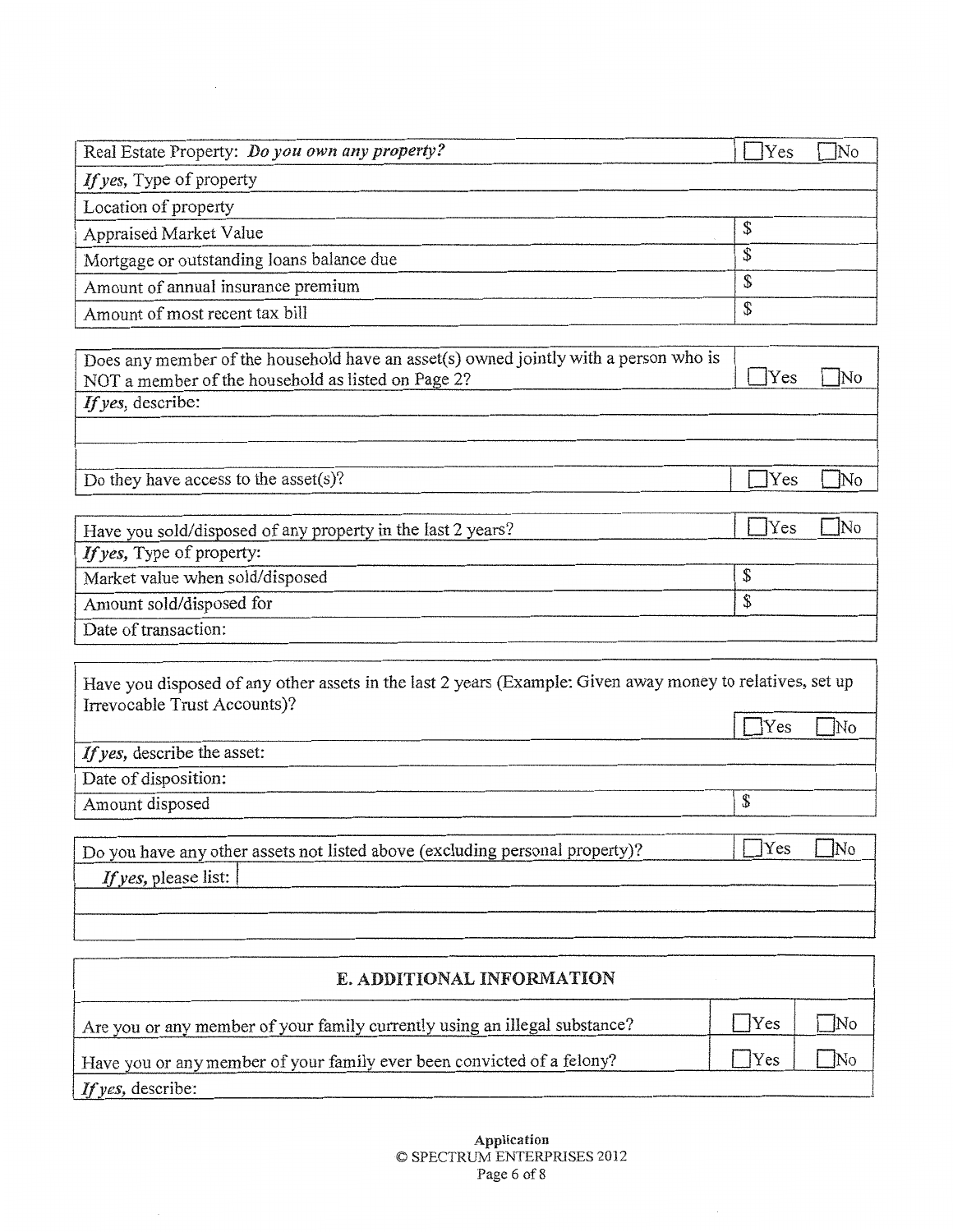| Have you or any member of your family ever been evicted from any housing? | Yes          |  |
|---------------------------------------------------------------------------|--------------|--|
| If yes, describe                                                          |              |  |
| List all States Applicant has resided:                                    |              |  |
| Have you ever filed for bankruptcy?                                       | <b>TY</b> es |  |
| If yes, describe                                                          |              |  |
| Will you take an apartment when one is available?                         | <b>Yes</b>   |  |
| Briefly describe your reasons for applying:                               |              |  |

|                        | Name:       |          |
|------------------------|-------------|----------|
|                        | Address:    |          |
| Current Landlord       | Home Phone: |          |
|                        | Bus. Phone: |          |
|                        | How Long?   |          |
|                        | Name:       |          |
|                        | Address:    |          |
| Prior Landlord         | Home Phone: |          |
|                        | Bus. Phone: |          |
|                        | How Long?   |          |
| Credit Reference #1:   |             |          |
| Address:               |             |          |
| Account #:             |             | Phone #: |
| Credit Reference #2:   |             |          |
| Address:               |             |          |
| Account#:              |             | Phone #: |
| Credit Reference #3:   |             |          |
| Address:               |             |          |
| Account#:              |             | Phone #: |
| Personal Reference #1: |             |          |
| Address:               |             |          |

## **F. REFERENCE INFORMATION**